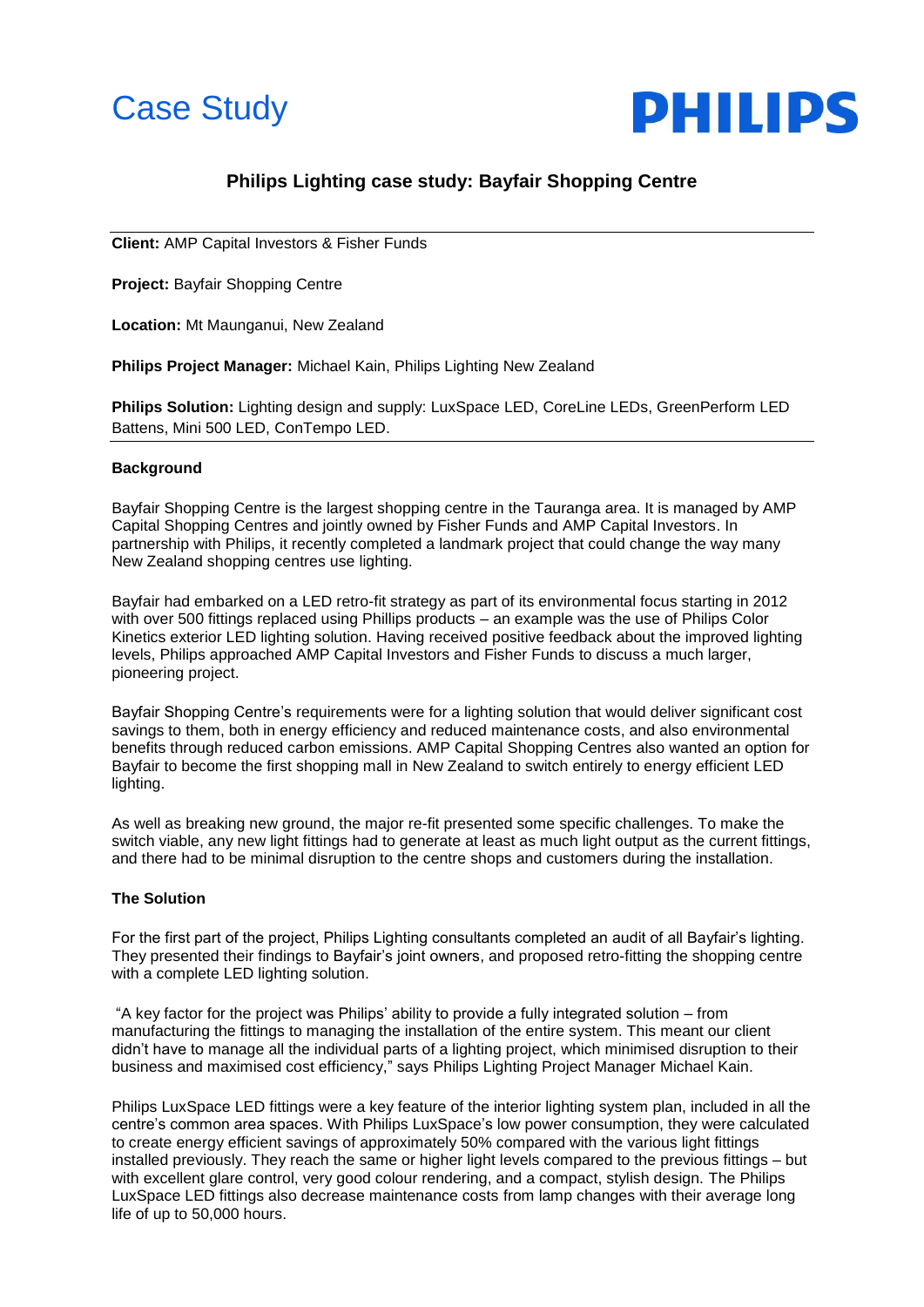In the office areas, Philips CoreLine LED luminaires, which distribute a clean light conducive to worker comfort, were installed. In back-of-house areas, Philips GreenPerform LED Battens were fitted, while high performance Philips CoreLine Waterproof LEDs and Philips Mini 500 LEDs were used for the large, four-story car park. These are versatile luminaires that have precision-optics, distributing light where it's most needed. Both fittings provide high quality light in the car park's dark spaces.

To complement the previously installed Philips Color Kinetics LED solution on the facade of the shopping centre, Philips ConTempo LEDs were installed. As well as the energy efficient savings and long lifetime common to all Philips LEDs, these floodlights blend appealing aesthetics and practical functionality with a protected housing, to reduce damage from weather and external elements.

To ensure all the new Philips LED lighting in the Bayfair Shopping Centre would perform to its peak potential in terms of quality of light and efficiency, Philips integrated it into the centre's building management system. This means all the lighting can be controlled and monitored from one hub, and enables the system to automatically adjust itself to make maximum use of natural light.

## **The Result**

Centre Manager Steve Ellingford says, "The project has exceeded our expectations. We knew the LEDs' long life and the resulting reduction in maintenance costs – which makes a big difference when you consider how many light fittings there are in the shopping centre – would be a major benefit, but there have been some other very welcome outcomes too.

"Not only are we seeing 64% energy savings in our lighting, which is even more than forecasted, but the new LEDs have more than matched the lighting output of their predecessors. In fact, they far surpass them. For example, the car park, which was previously a bit dark and gloomy, is now lit-up and far exceeds the prior light levels.

"Another major bonus is the enhanced aesthetics the LEDs deliver. The Philips LuxSpace LEDs in particular have changed the visual dynamic in the interior of the shopping centre and helped create a more attractive aesthetic environment for consumers."

By managing the project from concept to completion, Philips not only ensured minimal disruption to the shopping centre, but it also worked with the owners to secure an Energy Efficiency Conservation Authority (EECA) subsidy for part of the cost of installation because of the significant energy efficiency benefits of the project.

"The Philips team were amazing to work with. They completed all the work entirely after hours so there was no disruption to business, which is remarkable considering the scope of the project. We're also delighted to have substantially reduced our energy emissions and to have had this recognised by EECA," says Mr Ellingford.

Over 1,450 individual light fittings were replaced. In keeping with the environmental aims of the project, all redundant fittings were broken down and recycled – a total of 2,476 kg of materials.

Bayfair Shopping Centre is proud of its environmental initiatives – such as the LED re-fit -project with Philips – and has since been put forward for environmental awards including the Fairfax Sustainable 60 Awards and the Sustainable Business Network Awards.

The Bayfair Shopping Centre is the first shopping centre in New Zealand to switch the general, office, and outdoor areas entirely to energy efficient LED lighting. Given all the benefits the Bayfair Shopping Centre and its owners are realising after the LED re-fit, it is understandable that many shopping malls around the country are beginning to make enquiries on retro-fitting LED lighting.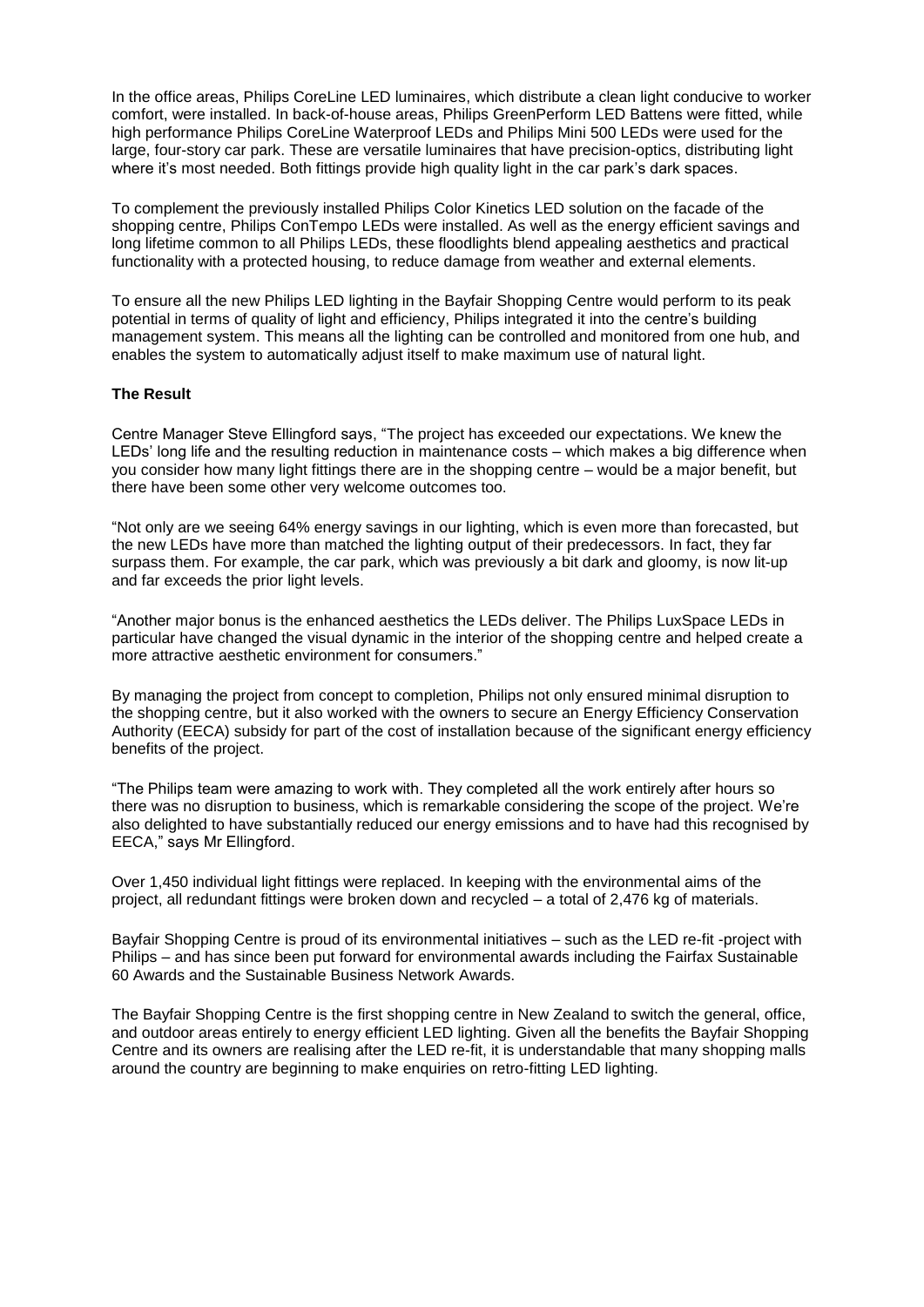